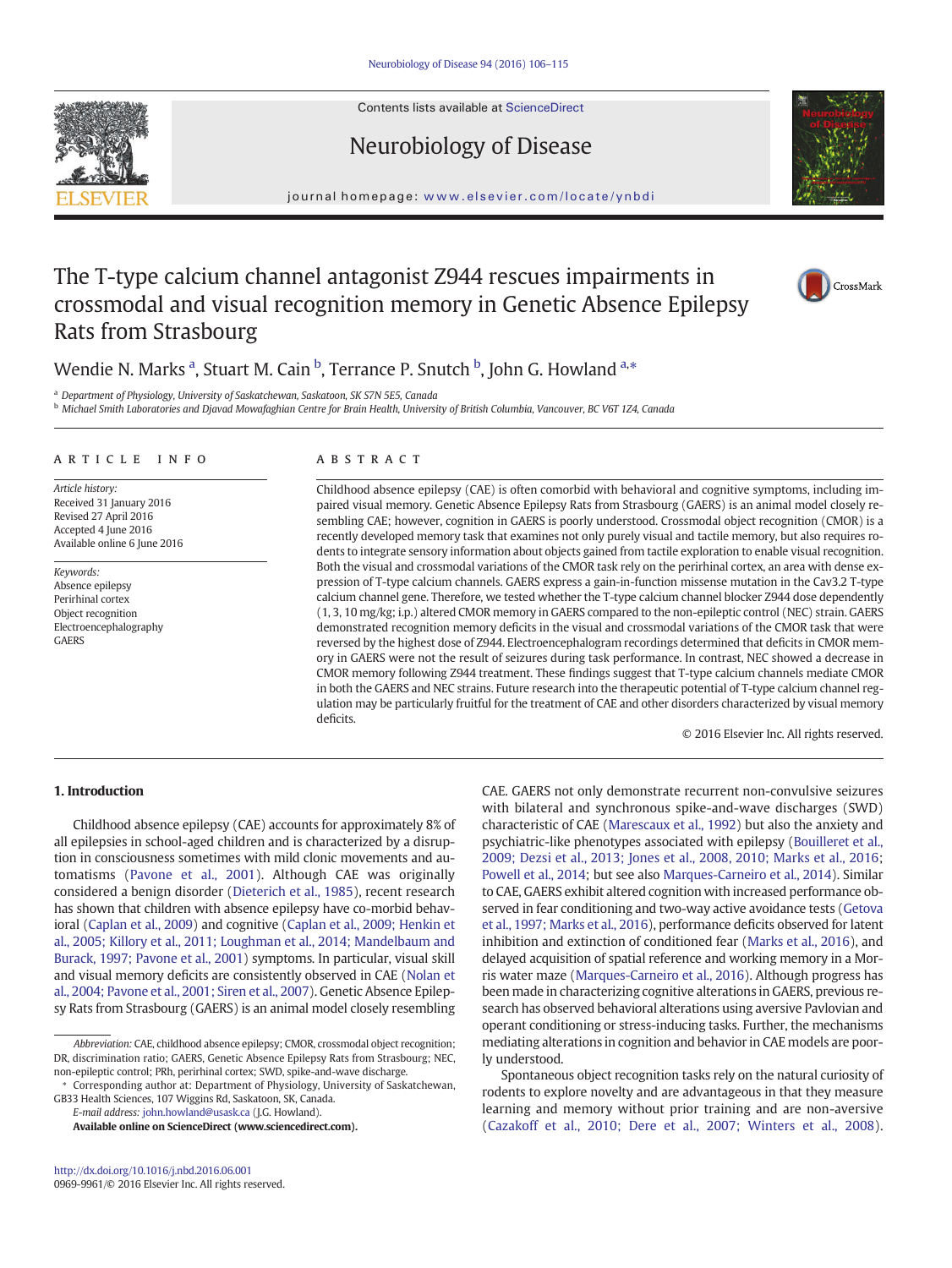Crossmodal object recognition (CMOR) is a recently developed memory task that examines not only purely visual and tactile memory, but also requires rodents to integrate sensory information about objects gained from tactile exploration to enable visual recognition ([Ballendine et al.,](#page-8-0) [2015; Winters and Reid, 2010; Reid et al., 2014\)](#page-8-0). Both visual learning and memory deficits and sensory integration deficits are observed in CAE and psychiatric disorders that are highly comorbid with epilepsy [\(Heinrichs and Zakzanis, 1998; Stone et al., 2011; Williams et al.,](#page-8-0) [2010; Wood et al., 2002\)](#page-8-0). Given the specific learning and memory deficits observed in humans with epilepsy, examining CMOR performance in GAERS will broaden our understanding of the cognitive alterations associated with this absence epilepsy model.

In GAERS, a gain-of-function missense mutation in the Cav3.2 T-type calcium channel gene contributes to seizure activity [\(Powell et al.,](#page-9-0) [2009\)](#page-9-0). Further, administration of the pan-T-type calcium channel blocker, Z944, attenuates absence seizures in GAERS [\(Tringham et al.,](#page-9-0) [2012](#page-9-0)). Previous research has shown that Cav3.2 T-type calcium channel deficient mice are impaired on novel and spatial object recognition tasks although working memory was unaffected ([Gangarossa et al.,](#page-8-0) [2014](#page-8-0)). Lesions of the perirhinal cortex (PRh) and posterior parietal cortex also disrupt CMOR with the PRh particularly relevant to visual recognition memory [\(Winters and Reid, 2010\)](#page-9-0). Given that T-type calcium channels are expressed throughout the cerebral cortex with particularly dense expression in the PRh ([Talley et al., 1999\)](#page-9-0), investigating the role of T-type channels in mediating crossmodal recognition memory performance is warranted. We have recently demonstrated that Z944 administration has a profound effect on prepulse inhibition, a cognitive test that measures sensorimotor gating, in GAERS, NEC, and Wistar rats [\(Marks et al., in press](#page-9-0)). Taking into consideration the robust effects of Z944 on behavior, the objective of the present study was to examine the dose-dependent effect of Z944 on CMOR performance in GAERS and NEC rats. Experiments confirmed a deficit in both visual and crossmodal memory performance in GAERS compared to NECs. As anticipated, visual and crossmodal memory performance in GAERS was rescued through blockade of T-type calcium channels by Z944.

#### 2. Materials and methods

## 2.1. Animals

Male and female GAERS and NEC (University of Saskatchewan Lab Animal Services Unit, Saskatoon, Canada) ([Marks et al., 2016\)](#page-9-0) were used. All rats were group housed (2 or 3 per cage) in standard polypropylene cages in a temperature controlled (21 °C) colony room on a 12/ 12 h light/dark cycle. Experimental procedures were carried out during the light phase (lights on at 07:00 h), and food (Purina Rat Chow) and water were available ad libitum. This work was approved by the University of Saskatchewan's Animal Research Ethics Board and adhered to the Canadian Council on Animal Care guidelines for humane animal use.

# 2.2. Electroencephalogram (EEG) recordings

To confirm the presence and absence of SWDs in adult GAERS and NEC animals prior to, and during the sample and test phases of crossmodal testing, EEG recordings were performed in freely moving rats. Two month old, male NEC ( $n = 3$ ) and GAERS ( $n = 4$ ) were implanted with a recording electrode skull screw (bregma, lateral from midline, depth from skull in mm) into the somatosensory cortex (S1Cx; AP + 0.5 mm, ML 4.0, DV  $-1.2$ ) and a reference electrode skull screw into the occipital cortex  $(-6.0, 5.0, -1.2)$  under isoflurane anesthesia. Electrodes were connected to a custom EEG interface fitted to the head and used to analyze SWD activity in NEC and GAERS. Following a surgical recovery period, freely-moving EEG recordings were performed using a wireless headstage and receiver (Multichannel Systems) during a 20 min habituation session prior to behavioral testing, a 3 min session during the sample phase, and a 2 min session during the test phase of the crossmodal test. SWDs were analyzed semi-automatically using a custom Matlab script developed by Dr. Stuart Cain and Jeff LeDue at the University of British Columbia.

# 2.3. Drug and drug preparation

The synthesis and initial characterization of Z944 is reported in [Tringham et al. \(2012\).](#page-9-0) Z944 is a small organic molecule derived from the piperazine-based compound NP118809, a high affinity N-type  $Ca<sup>2+</sup>$  channel blocker. In vitro assays indicate that Z944 inhibition of hCav3.1, hCav3.2, and hCav3.3 T-type channels to be submicromolar  $(IC_{50}$  values = 50 to 160 nM), 50–600 times higher than its affinity for N- and L-type  $Ca^{2+}$  channels, hERG potassium channel, and the cardiac Na<sub>v</sub>1.5 sodium channel ([Tringham et al., 2012\)](#page-9-0).

Z944 was prepared fresh daily in a 0.2 mg/ml, 0.6 mg/ml, or 2 mg/ml solution of 10% dimethyl sulfoxide (DMSO; Sigma Aldrich, St. Louis, MO) and 90% sodium carboxymethyl cellulose (0.5% in saline, Sigma Aldrich). Z944 was administered intraperitoneally at a volume of 5 ml/ kg to yield doses of 1 mg/kg, 3 mg/kg, or 10 mg/kg. Previous research has demonstrated significant blockade of T-type calcium channels without altering the state of alertness in the 10 mg/kg dose ([Tringham et al.,](#page-9-0) [2012](#page-9-0)) which provided the basis for the highest dose of Z944 used. Z944 or vehicle was administered 15 min prior to the sample phase of the crossmodal, visual, or tactile test.

# 2.4. Behavioral testing procedures

Rats were handled in small groups of 2 or 3 for 5 min/day at least 3 times before testing began. Testing equipment was cleaned with 70% ethanol between all trials. Drug naïve rats were initially run on the tactile (12 GAERS, 12 NEC), visual (12 GAERS, 12 NEC), and CMOR tests (12 GAERS, 12 NEC). Following these initial experiments, tests with Z944 treatment during CMOR memory were carried out using 54 GAERS (12 rats per dose, 18 vehicle injected rats) and 53 NECs (12 rats per dose, 17 vehicle injected rats). All rats that received Z944 treatment during the CMOR test also first received tactile and visual tests. An extra set of rats (13 GAERS, 13 NEC) received a short delay (5 min vs. 1 h) version of the visual test. Additional rats were then used to assess the effects of Z944 (10 mg/kg) on the tactile test (9 GAERS, 9 NEC) and visual test (13 GAERS: 11 treated with drug, 2 treated with vehicle; 13 NEC: 12 treated with Z944, 1 treated with vehicle). Rats that received Z944 treatment during the tactile or visual tests did not receive the other tests.

# 2.5. Visual, tactile, and crossmodal recognition memory

Recognition memory testing procedures were adapted from previously published protocols [\(Ballendine et al., 2015; Winters and Reid,](#page-8-0) [2010](#page-8-0)). The testing apparatus consisted of a Y-shaped box with one entrance arm and two object arms ( $10 \times 27$  cm) ([Fig. 1](#page-2-0)). Object recognition testing included three distinct tests: the tactile, visual, and crossmodal memory tests [\(Fig. 1A](#page-2-0),B,C). Tactile exploration was conducted in red light illumination that prevented the rats from seeing the objects, but allowed recording of the rats' behavior via an overhead video camera. During visual exploration, transparent plastic barriers were inserted in front of the objects to prevent tactile exploration. Three habituation sessions (10 min) occurred prior to testing. The first two habituation sessions were paired whereas the last one occurred individually. White and red overhead illuminations were separately presented for half of each habituation session, with the order of illumination counterbalanced.

Testing began one day after the last habituation session in the following order: tactile, then visual, with CMOR testing on the last day. Each test included a 3 min sample phase and 2 min test phase with a 1 h delay between phases with the exception of the short delay visual test where a 5 min delay occurred between the sample and test phases.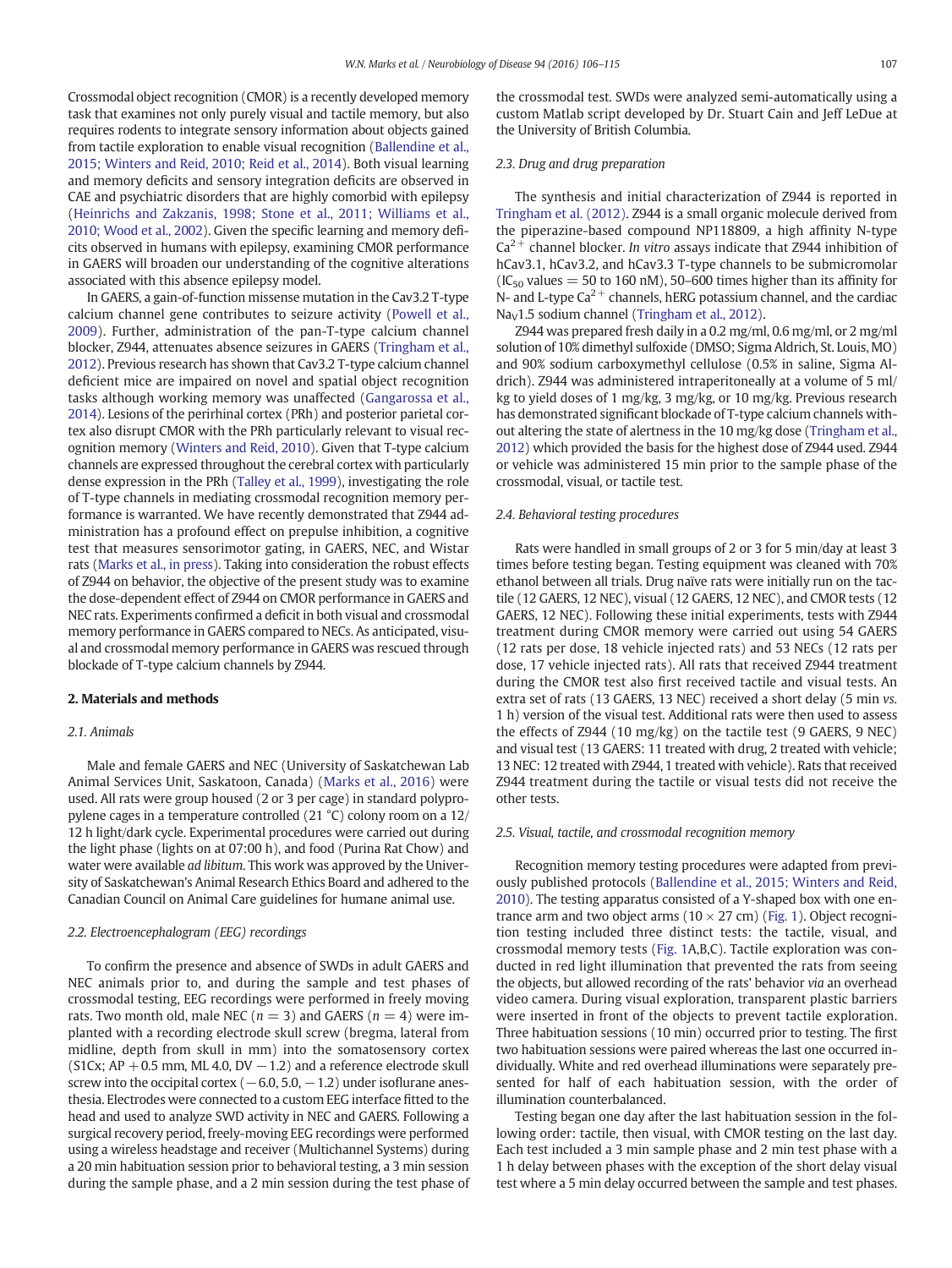<span id="page-2-0"></span>

Fig. 1. Schematic overhead view of the three distinct crossmodal object recognition tests, visual test (A), tactile test (B), and crossmodal test (C).

During the sample phase, the maze contained two identical copies of an object at the end of each of the exploration arms. Objects were constructed of glass, plastic, or porcelain and were all similar in size  $(-10$  cm in height and length). During the test phase, the maze contained a third copy of the sample phase object with a novel object in the opposing arm, and presentation of novel and familiar objects was counterbalanced between arms of the maze. Between trials, the maze and objects were wiped with 70% EtOH. Object exploration was scored by a trained experimenter blind to the treatment status of the rat and the designation of the object as either novel or familiar for a given trial. Significantly greater tactile exploration of a novel object when it was paired with a familiar object that had previously been touched (but not seen) during a sample trial is referred to as tactile recognition memory (Fig. 1B). Significantly greater time spent looking at a novel object when it was paired with a familiar object that had only been seen (but not touched) during a sample trial is considered visual recognition memory (Fig. 1A). CMOR memory refers to significantly greater time looking at a novel object that was paired with an object that had been touched, but not seen, in the opposing arm (Fig. 1C).

# 2.6. Data analysis

The data were analyzed using the Statistical Package for the Social Sciences version 20 for Windows (IBM). Statistical significance for all comparisons was set at  $p \le 0.05$ . All results are reported as group means  $\pm$  standard error of the mean (SEM). Corrections were made for violations of homogeneity of variance (Levene's Test). All analyses were initially run with Sex as a factor. However, the main effect of Sex and all interactions of Sex with Strain or Treatment were non-significant (all  $p \ge 0.10$ ), therefore the sexes were combined for analyses. Univariate analysis of variance (ANOVA) with Strain and Z944 treatment as between-subjects factors were predominantly used for analysis. Where appropriate, independent samples t-tests were used with Strain or Treatment as the between-subjects factor. Post hoc analyses were performed using Dunnett's test and Bonferroni corrections. One sample ttests comparing to a mean of 0 were used to determine whether novel object exploration was significantly above chance levels. Tactile exploration was scored when a rat actively explored an object with its nose directed within 2 cm of the object and its head or vibrissae moving, but not if the rat was standing on top of the object or not directing attention towards it. Visual exploration was scored when a rat gazed in the direction of an object within 2 cm of the transparent plastic barrier [\(Ballendine et al., 2015; Winters and Reid, 2010](#page-8-0)). Analyses of object exploration during the sample phase of each task were run on object exploration over the entire 3 min. Memory was quantified using a discrimination ratio (DR), which was calculated as the time spent exploring (novel − familiar) / (novel + familiar) objects [\(Ballendine et](#page-8-0) [al., 2015; Cazakoff and Howland, 2011; Howland et al., 2012\)](#page-8-0). Separate analyses were run for min 1 (DR1) and min  $1 + 2$  (DR1  $+ 2$ ) of the test phase as most object exploration occurs during the first minute of testing.

# 3. Results

# 3.1. Characterization of absence seizures during crossmodal testing

GAERS and NECs were first assessed for SWDs with freely moving EEG similar to previous studies [\(Marks et al., 2016; Powell et al.,](#page-9-0) [2014\)](#page-9-0). During a 20 min habituation period in the Y-shaped box prior to the crossmodal sample phase, GAERS displayed spontaneous SWDs resembling those described previously ([Marescaux et al., 1992; Marks](#page-9-0) [et al., 2016; Powell et al., 2009, 2014](#page-9-0)). NECs did not display absence sei-zures or SWD activity [\(Fig. 2](#page-3-0)). SWD were observed during  $15.2 \pm 2.3\%$  of the recording period in GAERS, occurring at  $0.9 \pm 0.1$  seizures per minute, with a mean duration of 10.1  $\pm$  1.1 s. SWDs displayed a spike frequency of  $6.6 \pm 0.1$  Hz. No SWDs were observed in GAERS or NECs during either the sample or test phase of COMR testing.

# 3.2. Drug naïve trials

Analysis of sample phase exploration times ([Table 1\)](#page-3-0) revealed significant differences between NEC and GAERS animals on the tactile  $(t(22) = 3.99, p = 0.001)$  and CMOR  $(t(22) = 4.89, p < 0.001)$  tests. For both of these tests, GAERS had significantly decreased exploration times during tactile phases. A significant strain difference in test phase exploration time [\(Table 1](#page-3-0)) was also found for the tactile test ( $t(22)$  = 5.40,  $p < 0.001$ ) with GAERS exploring objects less than NECs.

Analysis of DR1 and DR1  $+$  2 of the tactile, visual, and CMOR memory tests ([Fig. 3](#page-4-0)A,B) showed significant strain differences on both tactile recognition memory, DR1 ( $t(13.31) = 3.23$ ,  $p = 0.006$ ), and CMOR memory, DR1 ( $t(22) = 2.13$ ,  $p = 0.045$ ) and DR1 + 2 ( $t(22) = 2.51$ ,  $p = 0.020$ ). Although GAERS showed significantly lower tactile recognition memory, further analyses using one sample t-tests comparing DRs to a mean of 0 showed that both GAERS and NEC had significant memory above chance for both DR1 and DR1  $+$  2 (all  $p \le 0.002$ ). For CMOR memory, only NECs showed significant novel object exploration for both DR1 and DR1 + 2 in the CMOR test (both  $p \le 0.019$ ). Although significant strain differences were not found for visual recognition memory, GAERS only showed significant memory above chance levels for DR1  $(t(11) = 2.21, p = 0.050)$ . NECs showed significant visual recognition memory above chance for both DR1 and DR1 + 2 (both  $p \le 0.005$ ).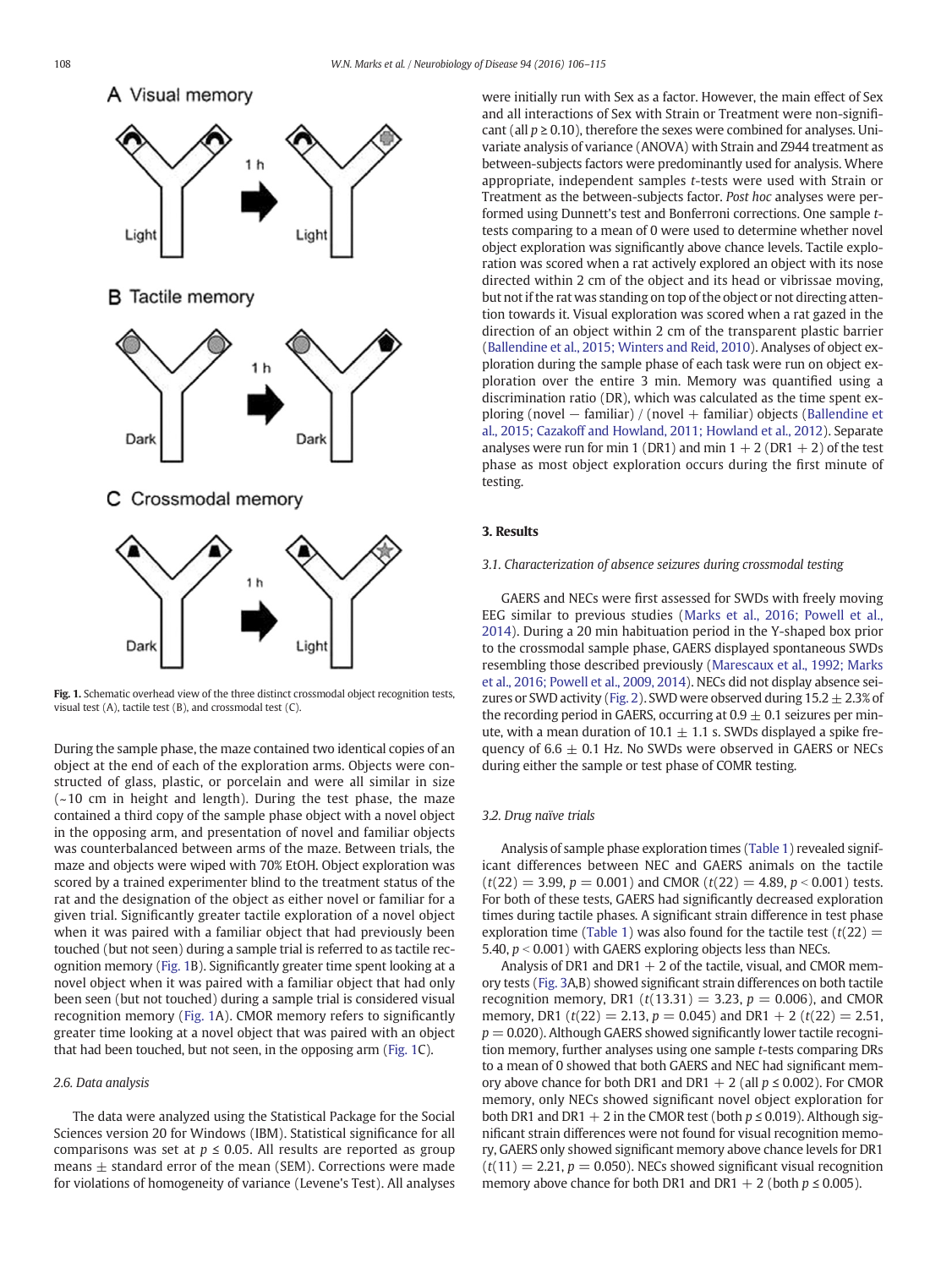<span id="page-3-0"></span>

Fig. 2. EEG analysis of seizures during rest and crossmodal memory test. Freely-moving EEG analysis was performed on NEC ( $n = 3$ ) and GAERS ( $n = 4$ ) using wireless telemetry. (A, B) Representative EEG traces are shown for recording sessions performed at rest (A) and also during the sample and test phases of the crossmodal memory test (B). A complete summary of seizure data before and during the trials is presented in the [Results](#page-2-0) section.

# 3.3. Z944 trials

# 3.3.1. Crossmodal recognition memory with Z944 treatment

Analysis of sample phase exploration ([Table 2](#page-4-0)) revealed significant main effects of Strain ( $F(1,99) = 30.14$ ,  $p < 0.001$ ) and Treatment  $(F(3,99) = 50.07, p < 0.001)$ , as well as a significant Strain by Treatment interaction ( $F(3,99) = 4.90$ ,  $p = 0.003$ ) for the CMOR test. Post hoc analysis of the data revealed a significant decrease in exploration time in GAERS relative to NECs during the sample phase, but only for the vehicle  $(t(33) = 6.19, p < 0.001)$  and 10 mg/kg Z944  $(t(22) = 5.50, p < 0.001)$ treatment conditions. Post hoc tests further revealed that, relative to vehicle treatment, all doses of Z944 decreased sample phase exploration in the NEC strain (all  $p < 0.001$ ); whereas, only the 3 mg/kg ( $p =$ 0.003) and 10 mg/kg ( $p < 0.001$ ) doses significantly decreased sample phase exploration time relative to vehicle treatment in GAERS. When the test phase exploration time was considered [\(Table 2](#page-4-0)), a significant main effect of Treatment was observed  $(F(3,99) = 7.78, p < 0.001)$ . Post hoc analyses revealed that only the 10 mg/kg dose of Z944 produced significantly lower test phase exploration times in the CMOR test in both GAERS and NEC ( $p < 0.001$ ). The Strain by Treatment interaction for test phase object exploration time was not significant (DRs shown in [Fig. 4](#page-5-0)).

Analysis of DR1 and DR1  $+$  2 of the CMOR test phase exploration with Z944 treatment [\(Fig. 4A](#page-5-0),B) revealed non-significant main effects of Strain and Treatment for both time intervals. However, a significant Strain by Treatment interaction was found for DR1 ( $F(3,99) = 3.01$ ,  $p = 0.034$ ). Planned *a priori post hoc* analyses of the vehicle treatment condition revealed a significant strain difference in CMOR memory for DR1 ( $t(33) = 2.40$ ,  $p = 0.022$ ), where NEC rats explored novel objects significantly more than GAERS. Non-significant strain differences were found for all other treatment conditions. Further post hoc analyses revealed that CMOR memory was not significantly affected by the 1 and 3 mg/kg doses of Z944 in both the GAERS and NEC strains. Planned a priori post hoc analyses comparing vehicle to 10 mg/kg Z944 treatment

#### Table 1

Total exploration time of the objects ( $s \pm$  SEM) during the sample and test phase of the tactile, visual, visual short delay, and crossmodal recognition memory tests. The total time for both the sample and test phases are presented. GAERS showed significantly decreased exploration times for both the sample and test phase of the tactile memory test (\*p < 0.05). Significantly decreased exploration time was also observed in GAERS during the sample phase of the crossmodal memory test ( $p < 0.05$ ).

| Strain       | Test phase | Tactile          | Visual        | Visual short delay | Crossmodal      |
|--------------|------------|------------------|---------------|--------------------|-----------------|
| <b>NEC</b>   | Sample     | $66.66 + 2.46$   | $8.25 + 1.19$ | $6.64 + 1.04$      | $66.31 + 4.05$  |
|              | Test       | $50.70 + 3.38$   | $5.51 + 1.13$ | $7.48 \pm 1.97$    | $5.03 + 0.61$   |
| <b>GAERS</b> | Sample     | $42.93 + 5.41^*$ | $6.54 + 0.77$ | $5.29 + 0.73$      | $39.62 + 3.67*$ |
|              | Test       | $27.64 + 2.61^*$ | $3.71 + 0.37$ | $4.06 + 0.45$      | $4.56 + 0.50$   |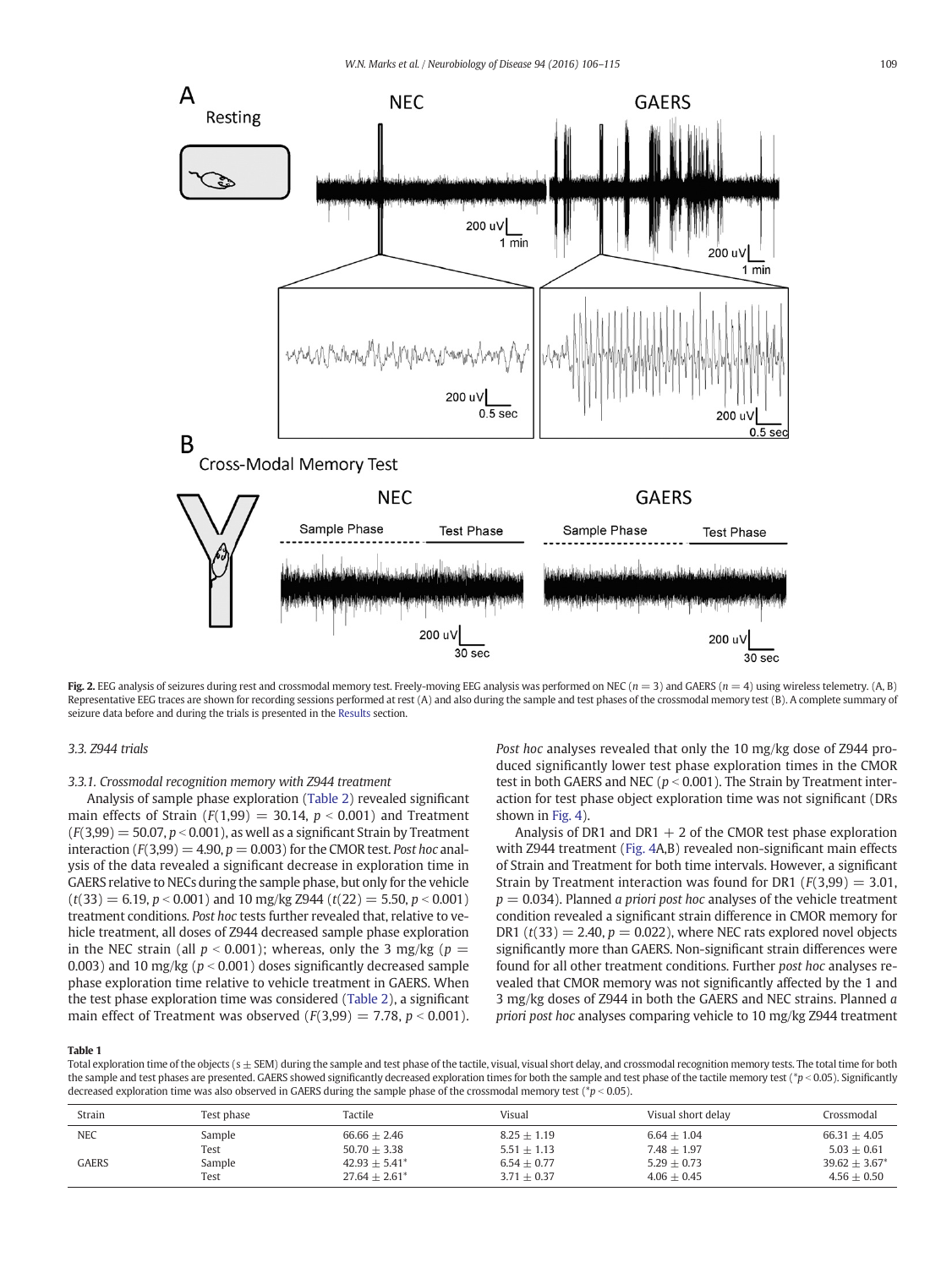<span id="page-4-0"></span>

Fig. 3. Tactile, visual, and crossmodal recognition memory discrimination ratios (DR) for minute 1 (DR1; A) and minute 1 plus 2 combined (DR1 + 2; B) for drug naïve GAERS and NECs. GAERS showed significantly reduced tactile (\*p < 0.05; A) recognition memory for DR1. GAERS also demonstrated significantly reduced crossmodal recognition memory for DR1  $(\#p < 0.05; A)$  and DR1 + 2 (\*p < 0.05; B).

within strains revealed a significant treatment effect only in GAERS for both DR1 ( $t(28) = -2.71$ ,  $p = 0.011$ ) and DR1 + 2 ( $t(28) = -2.13$ ,  $p = 0.043$ ). Analyses using one sample *t*-tests comparing DR1 and  $DR1 + 2$  to a mean of 0 found that in the NEC strain, only animals in the vehicle treatment condition showed significant memory compared to chance, DR1 ( $t(16) = 2.65$ ,  $p = 0.017$ ), and DR1 + 2 ( $t(16) = 2.98$ ,  $p = 0.009$ ). In the GAERS strain, rats treated with both 3 mg/kg Z944, DR1 + 2 ( $t(11)$  = 2.28,  $p$  = 0.043), and 10 mg/kg Z944, DR1  $(t(11) = 2.50, p = 0.030)$  and DR1 + 2  $(t(11) = 2.70, p = 0.021)$ , showed significant memory when compared to chance performance.

All animals in the Z944 CMOR received drug naïve tactile and visual tests prior to the crossmodal trials [\(Fig. 4C](#page-5-0),D). Analysis of these data revealed some similar and some unique trends to the initial drug naïve trials. During the tactile sample phase [\(Table 3](#page-5-0)), GAERS showed reduced object exploration  $(t(106) = 9.31, p < 0.001)$ . In contrast to initial drug naïve trials, analysis of visual sample phase object exploration times ([Table 3\)](#page-5-0) revealed a significant difference in exploration between the GAERS and NEC strains ( $t(108) = 3.98$ ,  $p < 0.001$ ) with decreased exploration observed in GAERS. These patterns of exploration continued into the test phase for both the tactile ( $t(96.64) = 7.49$ ,  $p < 0.001$ ) and visual ( $t(85.81) = 2.92$ ,  $p = 0.004$ ) tests with decreased exploration observed in GAERS [\(Table 3](#page-5-0)). A strain difference in tactile recognition memory [\(Fig. 4](#page-5-0)C,D) was observed for this group, DR1 ( $t(106) = 2.04$ ,  $p = 0.044$ ). GAERS displayed significantly decreased tactile recognition memory relative to NECs. Interestingly, a strain difference in visual recognition memory was also observed, DR1 ( $t(108) = 3.74$ ,  $p < 0.001$ ),  $DR1 + 2$  (t(108) = 3.32,  $p = 0.001$ ), whereby GAERS showed a significant decrease in visual recognition memory. One sample t-tests revealed significant tactile recognition memory above chance levels in both the GAERS and NEC strains for DR1 and DR1 + 2 (all  $p \le 0.001$ ). Significant visual recognition memory above chance was only observed in NECs, both DR1 and DR1 + 2 ( $p \le 0.001$ ).

In light of the significantly decreased memory performance observed in GAERS for visually dependent CMOR and visual test phases, a short delay visual test was run to determine whether poor performance was possibly the result of a visual sensory deficit in GAERS. Analysis of sample and test phase object exploration for the short delay visual test [\(Table 3](#page-5-0)) revealed non-significant differences between the GAERS and NEC strains. When DR1 and DR1  $+$  2 for the short delay visual object recognition test was analyzed, non-significant differences between the GAERS and NEC strains were observed ([Fig. 4](#page-5-0)C,D). When performance was compared to chance levels, both NEC and GAERS showed significant short delay visual recognition memory for both the DR1 and DR1 + 2 time intervals (all  $p \le 0.021$ ).

# 3.3.2. Tactile recognition memory with Z944 treatment

As the 10 mg/kg dose of Z944 had the most profound effect for the CMOR test, only this dose was used for further pharmacology experiments. A significant main effect of Strain  $(F(1,122) = 23.58,$  $p < 0.001$ ), Treatment ( $F(1,122) = 72.39$ ,  $p < 0.001$ ), and a significant Strain by Treatment interaction  $(F(1,122) = 6.74, p = 0.011)$  was found for tactile sample phase exploration [\(Table 3](#page-5-0)). Further analysis of the data revealed significantly lower exploration times in GAERS rats for both no drug ( $t(106) = 9.31$ ,  $p < 0.001$ ) and 10 mg/kg Z944  $(t(16) = 2.73, p = 0.015)$  treatment conditions. Post hoc tests also revealed that within both the NEC and GAERS strains, Z944 treated rats had significantly decreased tactile sample phase exploration times,  $(t(60) = 8.87, p < 0.001)$  and  $(t(33.79) = 7.18, p < 0.001)$  respectively. When test phase exploration was considered, a significant main effect of Strain ( $F(1,122) = 18.20, p < 0.001$ ) and Treatment ( $F(1,122) = 20.09$ , p ≤ 0.001) was observed ([Table 3](#page-5-0)). GAERS showed significantly reduced object exploration, and 10 mg/kg Z944 also significantly reduced exploration time. The Strain by Treatment interaction for test phase object exploration time was non-significant [\(Fig. 5A](#page-6-0),B).

Exploration of tactile object recognition memory [\(Fig. 5](#page-6-0)A,B) revealed a significant main effect of Treatment ( $F(1,122) = 7.16$ ,  $p = 0.008$ ) for the DR1  $+$  2 time interval. Rats administered 10 mg/kg Z944 showed increased tactile recognition memory relative to non-treated rats. All

# Table 2

Total exploration time of the objects (s ± SEM) during the sample and test phases of the crossmodal recognition memory test with Z944 treatment (vehicle, 1 mg/kg, 3 mg/kg, and 10 mg/ kg). The total time for both the sample and test phases are presented. A significant decrease in sample phase exploration was found for GAERS, but only for the vehicle and 10 mg/kg dose of Z944 (\*p < 0.05). All doses of Z944 decreased sample phase exploration in NEC relative to vehicle treated NECs (#p < 0.05). However, only GAERS treated with the 3 and 10 mg/kg dose of Z944 showed decreased sample phase exploration relative to vehicle treated GAERS (&p < 0.05). In both strains, 10 mg/kg Z944 significantly reduced object exploration during the test phase  $(*p < 0.05)$ .

| Strain     | Test phase | Vehicle          | 1 mg/kg Z944    | 3 mg/kg Z944    | 10 mg/kg Z944     |
|------------|------------|------------------|-----------------|-----------------|-------------------|
| <b>NEC</b> | Sample     | $63.72 + 2.2$    | $41.88 + 3.29#$ | $38.73 + 4.10#$ | $28.77 + 2.06 \#$ |
|            | Test       | $6.43 + 0.51$    | $5.85 + 0.70$   | $5.53 + 0.59$   | $3.69 + 0.29$ **  |
| GAERS      | Sample     | $43.33 + 2.41^*$ | $40.75 + 3.41$  | $31.18 + 2.278$ | $14.97 + 1.43*$   |
|            | Test       | $5.12 + 0.54$    | $6.62 + 0.57$   | $5.00 + 0.46$   | $3.76 + 0.42$ **  |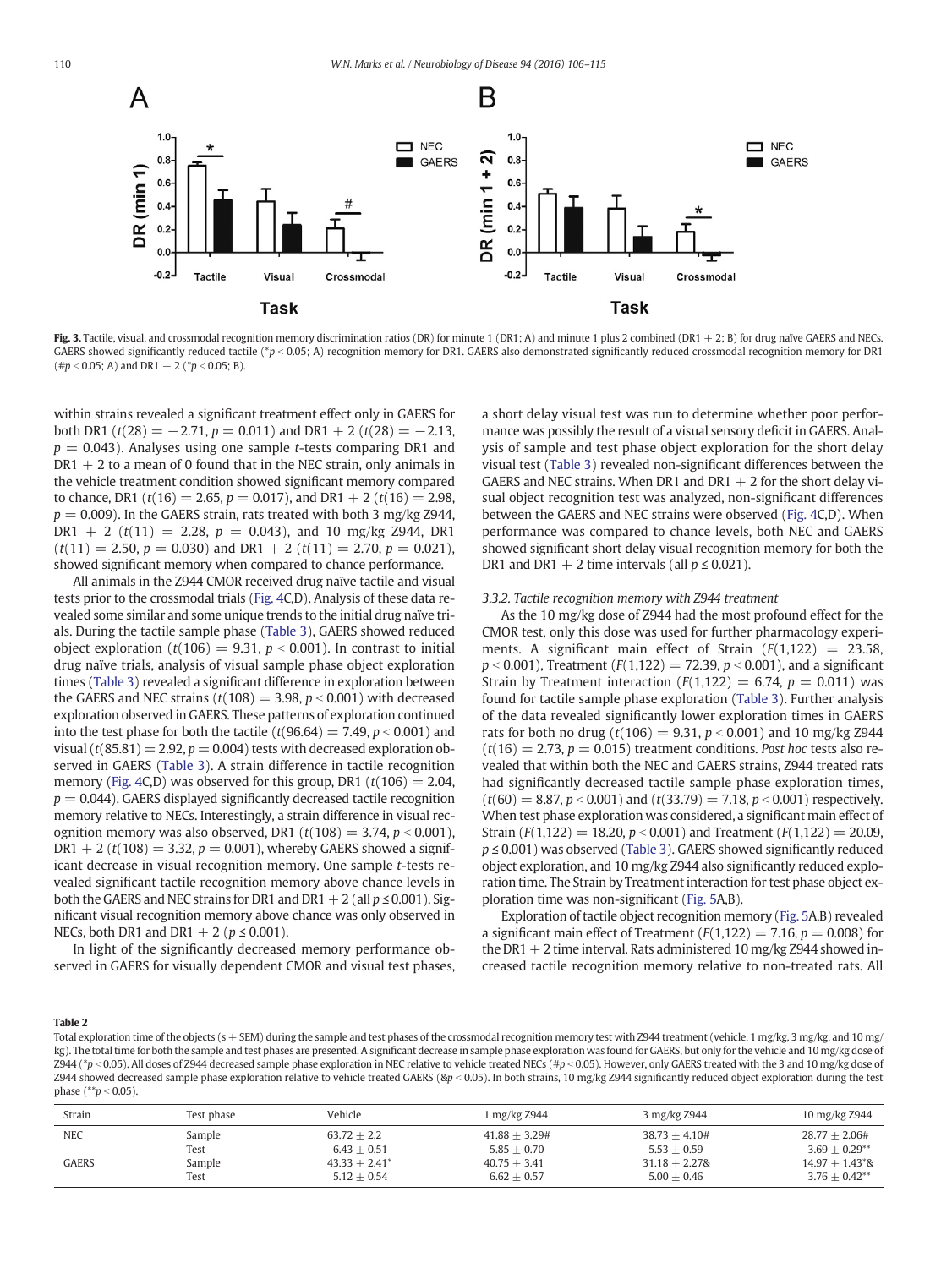<span id="page-5-0"></span>

Fig. 4. Crossmodal recognition memory discrimination ratios (DR) for minute 1 (DR1; A) and minute 1 plus 2 combined (DR1 + 2; B) for vehicle and Z944 treated (1, 3, and 10 mg/kg) GAERS and NECs. GAERS show significantly reduced crossmodal recognition memory in vehicle treated rats for DR1 (\*p < 0.05; A). GAERS treated with 10 mg/kg Z944 show significantly increased crossmodal recognition memory compared to vehicle treated rats for DR1 (#p < 0.05; A) and DR1 + 2 (\*p < 0.05; B). Tactile, visual and visual short delay (SD) DR1 (C) and DR1 + 2 (D) for drug naïve trials prior to crossmodal testing for GAERS and NECs. GAERS showed significantly reduced tactile recognition memory for DR1 (\*p < 0.05; C). GAERS showed significantly reduced visual recognition memory for both DR1 (#p < 0.05; C) and DR1 + 2 (\*p < 0.05; D).

other main effects and interactions were non-significant. Analyses comparing tactile exploration DR1 and DR1  $+$  2 to chance levels revealed that all rats showed significant tactile exploration of the objects (all  $p \le 0.001$ ), with the exception of GAERS treated with 10 mg/kg Z944 for DR1 only.

# Table 3

Total exploration time of the objects  $(s + SEM)$  during the sample and test phases of the tactile and visual memory test with 10 mg/kg Z944 treatment. The total time for both the sample and test phases are presented. In the tactile memory test, GAERS showed significantly lower exploration time during the sample phase ( $p < 0.05$ ). Z944 treatment significantly reduced sample phase exploration time across both the NEC and GAERS strains (#p  $\leq$  0.05). Overall GAERS showed significantly reduced exploration during the tactile test phase relative to NECs ( $\&p < 0.05$ ). Z944 treatment significantly reduced tactile test phase exploration in both strains (\*\*p < 0.05). For the visual memory test, sample phase exploration was significantly reduced by Z944 treatment in both strains ( $\gamma p < 0.05$ ). In the no drug treatment group, GAERS showed decreased exploration during the sample phase relative to NECs ( $\sim p$  < 0.05). GAERS and NECs treated with Z944 showed decreased exploration during visual test phase exploration ( $\gamma > 0.05$ ).

| Strain       | Group         | Tactile            | Visual                     |  |  |  |
|--------------|---------------|--------------------|----------------------------|--|--|--|
| <b>NEC</b>   | No drug       |                    |                            |  |  |  |
|              | Sample        | $73.21 + 1.84$     | $10.13 + 0.60$             |  |  |  |
|              | Test          | $42.85 + 1.62$     | $6.5 + 0.52$               |  |  |  |
|              | 10 mg/kg Z944 |                    |                            |  |  |  |
|              | Sample        | $32.56 + 2.29#$    | $2.98 + 0.56^{\circ}$      |  |  |  |
|              | Test          | $27.25 + 3.08***$  | $4.15 + 0.57$ \$           |  |  |  |
| <b>GAERS</b> | No drug       |                    |                            |  |  |  |
|              | Sample        | $45.93 \pm 2.27^*$ | $7.11 + 0.46^{\circ\circ}$ |  |  |  |
|              | Test          | $27.80 \pm 1.208$  | $4.77 + 0.30$              |  |  |  |
|              | 10 mg/kg Z944 |                    |                            |  |  |  |
|              | Sample        | $24.29 + 1.99^*$ # | $3.53 + 1.13^{\circ}$      |  |  |  |
|              | Test          | $20.58 + 0.988$ ** | $4.22 \pm 0.82$ \$         |  |  |  |

## 3.3.3. Visual recognition memory with Z944 treatment

Analysis of visual sample phase exploration (Table 3) revealed a significant main effect of Treatment ( $F(1,129) = 37.20, p < 0.001$ ) and a significant Strain by Treatment interaction ( $F(1,129) = 4.13$ ,  $p =$ 0.044) on exploration time; whereas the main effect of Strain was non-significant. Similar to the crossmodal and tactile tests, post hoc tests revealed visual sample phase object exploration time was significantly decreased by 10 mg/kg Z944 treatment across both strains (all  $p \leq 0.012$ ). Post hoc tests also revealed significantly reduced sample phase exploration in drug naïve GAERS relative to drug naïve NEC animals ( $t(108) = 3.98$ ,  $p < 0.001$ ). A significant main effect of Treatment was found for test phase exploration  $(F(1,129) = 4.47, p = 0.036)$ where 10 mg/kg Z944 treatment also produced decreased exploration across both strains. All Strain and Strain by Treatment interactions were non-significant ([Fig. 5](#page-6-0)C,D).

Significant Strain by Treatment interactions were observed for both DR1 ( $F(1,129) = 12.25$ ,  $p = 0.001$ ) and DR1 + 2 ( $F(1,129) = 5.58$ ,  $p =$ 0.020) of the visual object recognition memory test [\(Fig. 5C](#page-6-0),D). Post hoc analyses revealed that GAERS showed significant decreases in object recognition memory only in the no drug treatment condition, DR1  $(t(108) = 3.32, p = 0.001)$ , and DR1 + 2  $(t(108) = 3.98, p < 0.001)$ . Post hoc tests also revealed that GAERS treated with 10 mg/kg Z944 showed a significant increase in visual test phase object exploration during the first minute relative to non-treated rats' DR1  $(t(65) = -2.59, p = 0.012)$ . One sample t-test analyses revealed that NECs show significant memory over chance performance for the visual test at all DR time intervals (both  $p < 0.001$ ); whereas NECs treated with 10 mg/kg Z944 did not show significant memory over chance. For the GAERS strain, significant object exploration above chance was observed for rats treated with 10 mg/kg Z944, DR1 ( $t(10) = 2.63$ ,  $p = 0.025$ .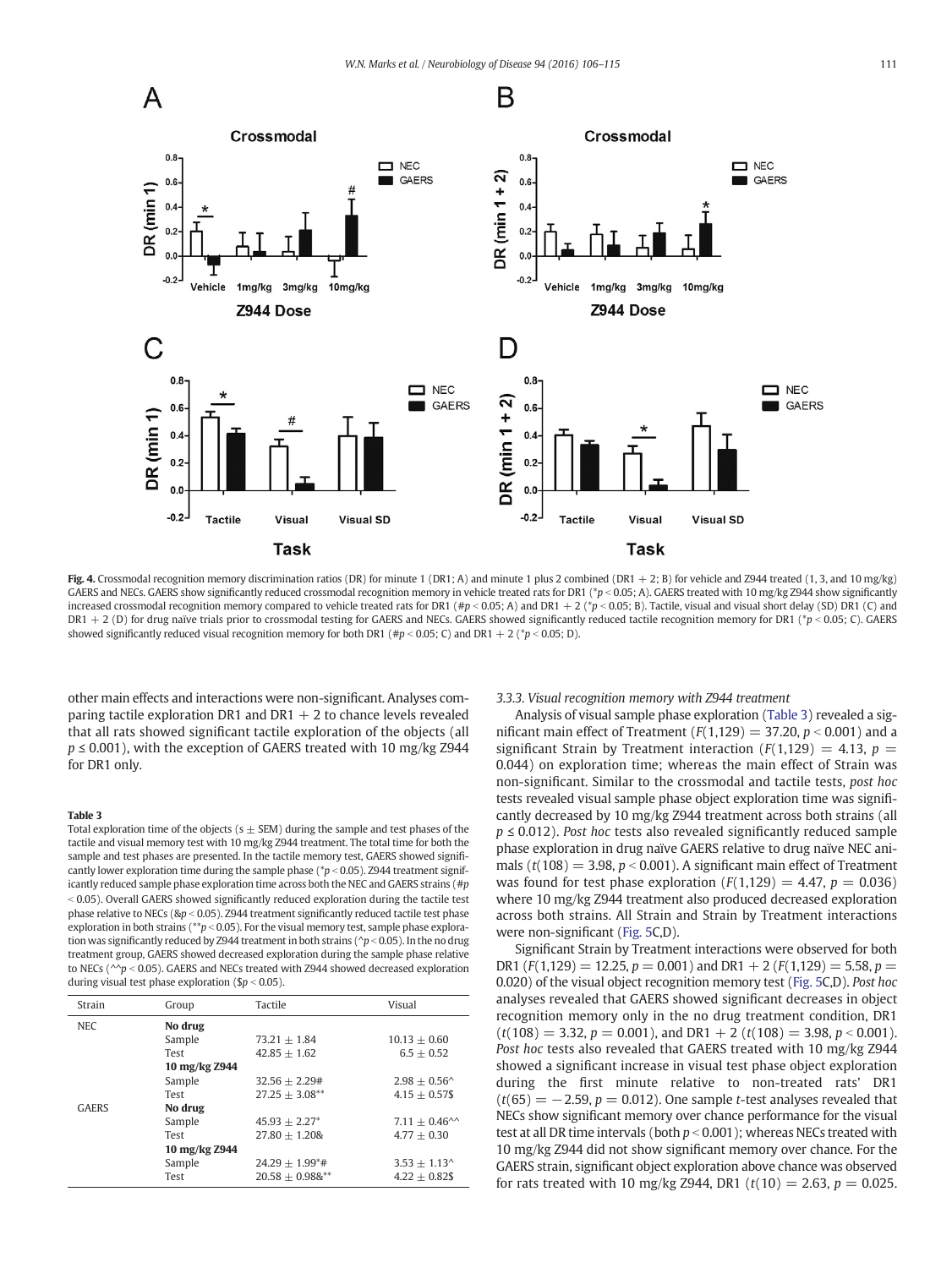<span id="page-6-0"></span>

Fig. 5. Tactile (A,B) and visual (C,D) recognition memory discrimination ratios (DR) for minute 1 (DR1) and minute 1 plus 2 combined (DR1 + 2) for treatment naïve (no drug) and 10 mg/ kg Z944 treated GAERS and NECs. For tactile recognition memory, rats treated with 10 mg/kg Z944 showed significantly increased memory relative to drug naïve rats for DR1 + 2 (\*p < 0.05; B). Treatment naïve GAERS show significantly decreased visual recognition memory for both DR1 (\*p < 0.05; C) and DR1 + 2 (\*p < 0.05; D). GAERS treated with 10 mg/kg Z944 show significantly increased visual recognition memory relative to treatment naïve GAERS for DR1 (# $p < 0.05$ ; C).

However, GAERS in the no drug treatment condition did not show visual recognition memory.

# 4. Discussion

In a series of experiments, we characterized the effects of acute systemic treatment with the T-type calcium channel blocker, Z944, on CMOR memory performance in GAERS and NEC rats. Recognition memory deficits in the tactile, visual and CMOR tests were observed in drug naïve GAERS relative to NECs, although the deficit in tactile recognition memory was less pronounced [\(Figs. 3, 4](#page-4-0)). In GAERS, Z944 had a robust dose-dependent effect on crossmodal test performance with a significant reversal of recognition memory deficits at the 10 mg/kg dose [\(Fig. 4\)](#page-5-0). Of further note, the 10 mg/kg dose of Z944 also completely reversed the visual recognition memory deficits observed in GAERS (Fig. 5). Z944 also decreased both crossmodal and visual recognition memory performance in the NEC strain such that NECs no longer performed above chance levels [\(Figs. 4, 5\)](#page-5-0).

# 4.1. CMOR memory deficits in drug naïve GAERS

The present study shows that GAERS are impaired in cognitive tasks that do not involve aversive stimuli. Of particular relevance, interpretation of the results from the present study are less confounded by the enhanced anxiety in GAERS produced by aversive tasks (see [Marks et al.,](#page-9-0) [2016; Marques-Carneiro et al., 2016\)](#page-9-0), and therefore provide an important contribution to the characterization of the behavioral phenotype associated with the GAERS model of CAE. Overall, tactile and visual recognition memory deficits were not as consistent and robust as the deficits observed for the CMOR test. The CMOR test is likely the most challenging as the NEC animals showed the lowest DRs for this task, a pattern observed previously in our laboratory when testing rats on these tests [\(Ballendine et al., 2015\)](#page-8-0). Thus, CMOR may be more sensitive for detecting recognition memory deficits in GAERS. It is also possible that GAERS are more impaired on tasks that depend on the PRh as the crossmodal and visual tests are PRh dependent ([Winters and Reid,](#page-9-0) [2010\)](#page-9-0) and GAERS have altered PRh functioning ([Akman et al., 2010](#page-8-0)). Previous studies have shown that the thalamus may act as a critical relay between the PRh and other areas such as the frontal lobes to control visual object recognition memory ([Warburton and Brown, 2015](#page-9-0)). Indeed, in monkeys, mediodorsal thalamic lesions produced severe deficits in visual object recognition memory ([Parker and Gaffan, 1998](#page-9-0)), thus highlighting the importance of thalamic regions in these tasks. GAERS have documented alterations in thalamic protein expression, as well as heightened excitability and enhanced glucose metabolism in thalamic regions ([Danis et al., 2011; Dufour et al., 2003; Toth et al.,](#page-8-0) [2007\)](#page-8-0). Future research should focus on examining the network systems responsible for object recognition deficits in GAERS.

Although not always statistically significant, GAERS displayed a consistent decrease in object exploration during the sample and test phases of all tasks that was especially pronounced during tactile exploration [\(Tables 1, 2, 3\)](#page-3-0). These results mirror previous findings where GAERS showed significantly decreased distance travelled in an open field [\(Bouilleret et al., 2009; Dezsi et al., 2013; Jones et al., 2008; Marks et](#page-8-0) [al., 2016; Powell et al., 2014](#page-8-0)). Overall, these data suggest that GAERS generally display reduced locomotor activity relative to NECs. It is important to note that reduced object exploration does not necessarily translate to a reduction in recognition memory in GAERS. Despite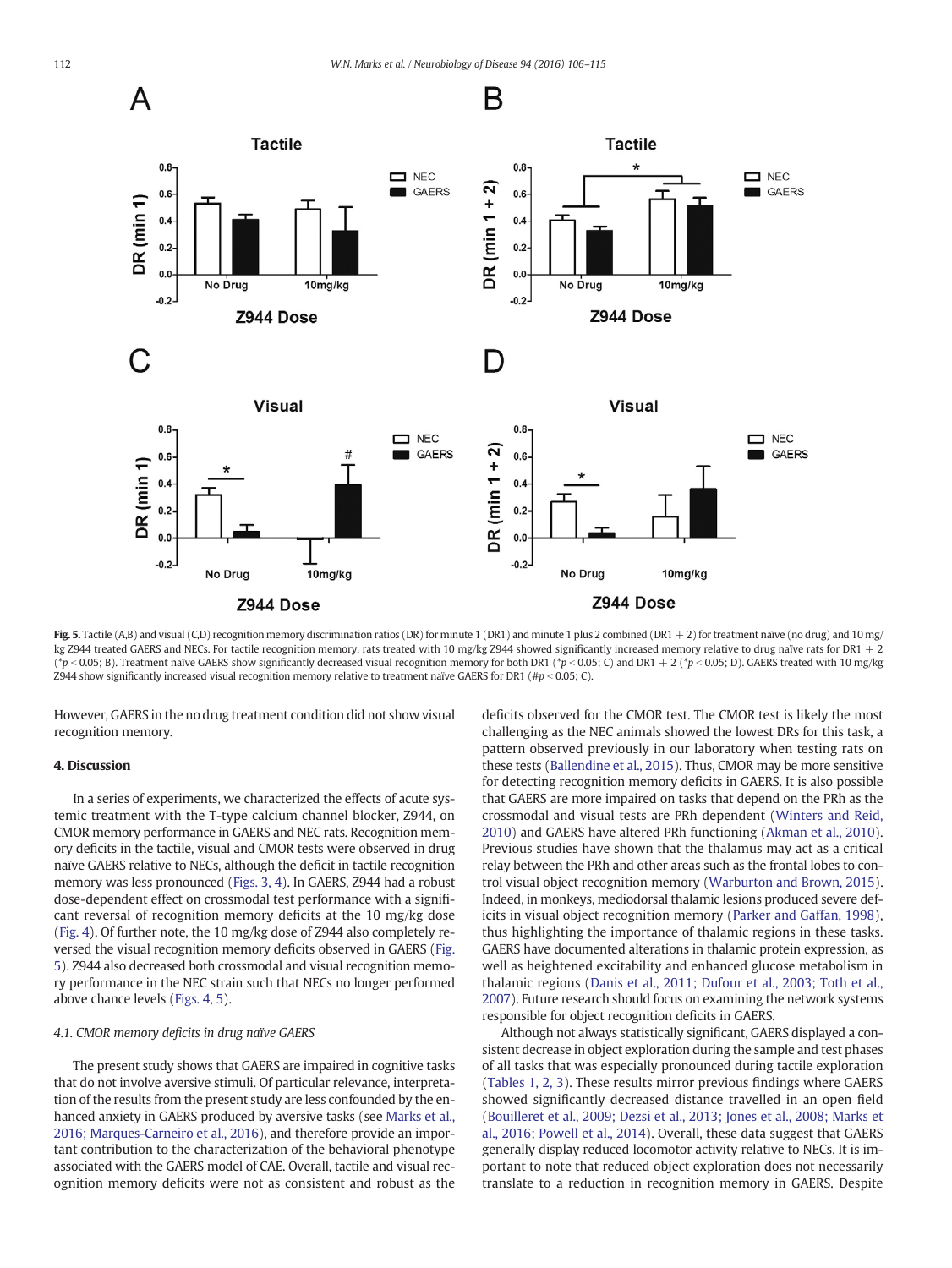displaying a significant reduction in object exploration relative to NECs in the tactile sample phase, GAERS still displayed significant memory during the test phase. It is also important to note that the reduction of object exploration observed in GAERS during the sample and test phases are not the result of seizure activity during task performance as EEG recordings revealed that GAERS did not display SWDs while performing the task. A possible explanation for the reduction in activity observed in GAERS is that they were more anxious during task performance and thus displayed less overall movement. Indeed, our lab and others have demonstrated that GAERS display an anxiety-like phenotype in the elevated plus maze ([Jones et al., 2008; Marks et al., 2016;](#page-8-0) [Powell et al., 2014](#page-8-0)) open field ([Bouilleret et al., 2009; Dezsi et al.,](#page-8-0) [2013; Jones et al., 2008; Powell et al., 2014](#page-8-0)), and in response to startling acoustic stimuli [\(Marks et al., in press; Jones et al., 2010\)](#page-9-0) compared to NEC.

# 4.2. Z944 rescues visual and CMOR memory deficits in GAERS

To the best of our knowledge, the present report is the first to demonstrate a robust reversal of memory deficits with a T-type calcium channel blocker. This effect was observed for both the visual and crossmodal tests in which GAERS demonstrated the most severe and consistent deficits. Our results extend on previous research demonstrating that the anticonvulsant and T-type calcium channel blocker, ethosuximide [\(MacDonald and Kelly, 1995\)](#page-8-0), ameliorates behaviors consistent with a psychiatric phenotype in GAERS. It was shown that chronic ethosuximide treatment increased both exploration and the number of entries into the inner area of an open field in GAERS; however, acute treatment was ineffective ([Dezsi et al., 2013](#page-8-0)). It is possible that we observed a behavioral improvement with an acute dose as a result of the significantly increased potency and selectivity of Z944 as a Ttype calcium channel blocker ([Tringham et al., 2012\)](#page-9-0).

Previous research suggests that the PRh and posterior parietal cortex are critically involved in cross-modal object recognition with the PRh particularly relevant to visual recognition memory [\(Winters and Reid,](#page-9-0) [2010](#page-9-0)). As GAERS express a mutation in Cav3.2 T-type calcium channels [\(Powell et al., 2009](#page-9-0)) and the PRh is particularly abundant in T-type calcium channel expression ([Talley et al., 1999\)](#page-9-0), cognitive tasks dependent upon the PRh may be selectively impaired in GAERS. Indeed, we observed enhanced in object recognition memory in GAERS in the visual and crossmodal tests following Z944 treatment. Importantly, tactile recognition memory was only mildly increased in both strains during  $DR1 + 2$  indicating that the effects of Z944 are most robust in tasks dependent on the PRh. Interestingly, blockade of glutamatergic activity in the PRh impairs object recognition memory in rodents and primates [\(Malkova et al., 2015; Winters and Bussey, 2005\)](#page-8-0). Recent evidence suggests that  $Ca<sub>v</sub>3.2$  channels play a direct role in the regulation of synaptic NMDA receptor transmission. Specifically, expression of a childhood absence epilepsy-linked mutant  $Ca<sub>V</sub>3.2$  channel, hCa<sub>V</sub>3.2 (C456S), results in enhanced glutamatergic transmission at synapses ([Wang et al.,](#page-9-0) [2015](#page-9-0)). Thus, Z944 may alter object recognition memory through effects on glutamatergic signalling in the PRh. Alternatively, T-type calcium channel blockade in the thalamus may also account for the memory enhancement observed in GAERS with Z944 treatment. Indeed, increased T-type calcium channel mRNA expression, currents, and expression of a Cacna1h mutation-sensitive splice variant have previously been demonstrated in the thalamus of GAERS ([Powell et al., 2009; Talley et al.,](#page-9-0) [2000; Tsakiridou et al., 1995\)](#page-9-0).

Acute Z944 treatment significantly reduced object exploration for the GAERS and NEC strains during both the sample and test phases of all the CMOR tests. A potential explanation for this observed effect is that Z944 affects alertness. T-type channels have a well documented role in the generation of electroencephalogram waves observed during sleep [\(Crunelli et al., 2014\)](#page-8-0). These waves are thought to be produced by a network of activity involving the corticothalamic loop [\(Crunelli et al.,](#page-8-0) [2014](#page-8-0)), areas all densely populated with T-type calcium channels ([Talley](#page-9-0)

[et al., 1999](#page-9-0)). Another structurally distinct T-type calcium channel blocker, TTA-A2, has been shown to suppress active wakefulness and has been recognized as potential therapeutic targets for sleep disorders [\(Kraus et al., 2010\)](#page-8-0). Contrastingly, previous research has demonstrated that an acute systemic 10 mg/kg dose of Z944 did not produce the delta brainwaves observed during drowsiness ([Tringham et al., 2012](#page-9-0)). Also, the 10 mg/kg dose of Z944 was not significantly different from vehicle treatment on behavioral measures of sedation ([Tringham et al., 2012](#page-9-0)). An alternative explanation for the decrease in exploratory activity observed is that Z944 affects motor performance in GAERS and NECs. Previous research has demonstrated motor impairments in Cav3.1 KO mice. In elevated beam, rotarod and pole tests, Cav3.1 KO mice took more time to complete the tasks ([Ly et al., 2013](#page-8-0)), a behavioral phenotype consistent with the Z944 treated rats in this study. Thus, behaviors dependent on cerebellar functioning may be similarly affected by T-type calcium channel blockers in both GAERS and NEC animals. Future research should focus on determining whether Z944 does indeed alter cerebellar physiology. Another potential explanation for the observed decrease in object exploration is that Z944 increased anxiety-like behavior in both the GAERS and NEC strains and thus reduced overall levels of locomotion. Although the effect of Z944 on anxiety-like behavior in rodents is not known, Cav3.2 deficient mice have demonstrated an anxiety-like phenotype in the elevated plus maze and light/dark conflict test [\(Gangarossa et al., 2014](#page-8-0)).

## 4.3. T-type calcium channels mediate object recognition memory in NECs

Although blockade of T-type calcium channels in GAERS improved recognition memory, similar treatment in NECs may be deleterious. Z944 produced a pronounced dose-dependent decrease on object recognition memory in NECs for both the visual and crossmodal tests. Interestingly, the recently developed drug, ST101, which activates Ttype calcium channels, was shown to improve recognition memory in olfactory bulbectomized and scopolamine treated mice [\(Moriguchi et](#page-9-0) [al., 2012; Yamamoto et al., 2013\)](#page-9-0). Further, a significant decrease in Ttype calcium channels, as observed in Cav3.2 deficient mice, impaired performance on novel object and spatial object recognition tasks [\(Gangarossa et al., 2014\)](#page-8-0). Thus, previous research and the results from this study suggest that there may be an optimal level of T-type calcium channel activity required for object recognition memory.

T-type calcium channels also mediate cognition in tasks other than recognition memory. Recently, we have shown that Z944 significantly decreased prepulse inhibition [\(Marks et al., in press](#page-9-0)), a measure of sensorimotor gating dependent on a network of limbic, cortical, striatal, pallidal, and pontine brain activity ([Swerdlow et al., 2000](#page-9-0)). Cav3.2 KO mice are impaired in the hippocampal dependent context-cued trace fear conditioning and step-down and step-through passive avoidance tasks [\(Chen et al., 2012](#page-8-0)). Given the breadth of cognitive networks affected by T-type calcium channel expression, further research into the function of these channels in cognition and behavior is warranted.

# 5. Conclusion

In a series of experiments, we demonstrated visual and CMOR memory deficits in drug naïve GAERS relative to NECs. Z944 rescued visual and CMOR deficits in GAERS, whereas, NEC animals showed impaired visual and CMOR performance in response to Z944 treatment. Tactile recognition memory was moderately increased by Z944 treatment in both strains. In general, object recognition memory specifically dependent on visual processing was robustly affected by Z944 treatment in both the GAERS and NEC strains. Overall, the current study demonstrates that Z944 does not have a global effect on recognition memory. Rather, its effects depend on both genetic variability between animal strains as well as the specific task considered. These findings are important in that they demonstrate that T-type calcium channel blockers are effective not only as anticonvulsants [\(Casillas-Espinosa et al., 2015;](#page-8-0)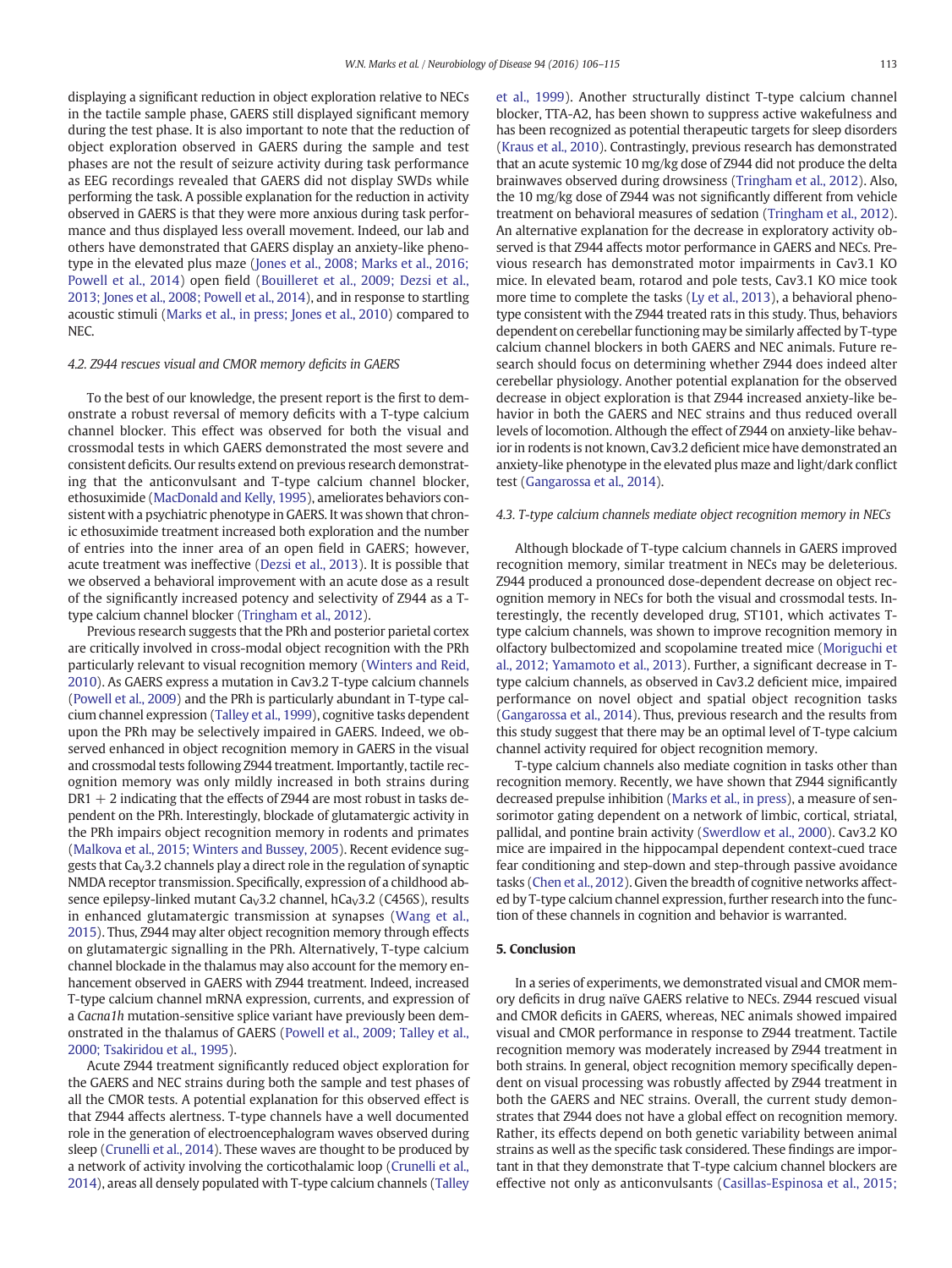<span id="page-8-0"></span>Tringham et al., 2012) and for the reduction of pain (LeBlanc et al., 2016; M'Dahoma et al., 2016), but also as cognitive enhancers in the GAERS model of CAE. This highlights the likely critical role T-type calcium channels have in mediating cognitive deficits associated with psychiatric illness and neurological disorders, symptoms that are known to be difficult to treat. Future research should focus on the effects of longerterm Z944 treatment on memory performance and potential side effects specifically related to locomotor activity, alertness, and sleep functioning which may pose a problem for treatment in humans. Continued research into the therapeutic potential of T-type calcium channel regulation may be particularly fruitful for the treatment of neurological disorders and psychiatric illnesses characterized by visual memory deficits, such as CAE and schizophrenia.

# Funding and disclosure

This research was supported by a Brain Canada Multi-Investigator Research Initiative Grant with matching support from Genome British Columbia, the Michael Smith Foundation for Health Research, and the Koerner Foundation (PI: TPS). Work in the laboratory of TPS is supported by an operating grant from the Canadian Institutes for Health Research (CIHR; #10677) and a Canada Research Chair in Biotechnology and Genomics-Neurobiology. Work in the laboratory of JGH is supported by an operating grant from CIHR (#125984) and matching funds for these experiments from the Saskatchewan Health Research Foundation and the University of Saskatchewan. WNM is supported by funding from the College of Medicine at the University of Saskatchewan. SMC is supported by a research grant from the B.C. Epilepsy Society.

# Acknowledgements

We wish to thank Mr. Jeff LeDue for assistance in developing EEG seizure analysis software and Mr. Brendan G. Murray and Ms. Nadine Zabder for assistance with video scoring.

#### References

- Akman, O., Karson, A., Aker, R.G., Ates, N., Onat, F.Y., 2010. Perirhinal cortical kindling in rats with genetic absence epilepsy. Neurosci. Lett. 479 (1), 74–78. http://dx.doi.org/ [10.1016/j.neulet.2010.05.034](http://dx.doi.org/10.1016/j.neulet.2010.05.034) [doi];S0304-3940(10)00609-9 [pii]. Retrieved from PM:20560164.
- Ballendine, S.A., Greba, Q., Dawicki, W., Zhang, X., Gordon, J.R., Howland, J.G., 2015. Behavioral alterations in rat offspring following maternal immune activation and ELR-CXC chemokine receptor antagonism during pregnancy: implications for neurodevelopmental psychiatric disorders. Prog. Neuropsychopharmacol. Biol. Psychiatry 57, 155–165. http://dx.doi.org/[10.1016/j.pnpbp.2014.11.002](http://dx.doi.org/10.1016/j.pnpbp.2014.11.002) [doi]; S0278- 5846(14)00218-8 [pii]. Retrieved from PM:25445065.
- Bouilleret, V., Hogan, R.E., Velakoulis, D., Salzberg, M.R., Wang, L., Egan, G.F., et al., 2009. Morphometric abnormalities and hyperanxiety in genetically epileptic rats: a model of psychiatric comorbidity? Neuroimage 45 (2), 267–274. http://dx.doi.org/ [10.1016/j.neuroimage.2008.12.019](http://dx.doi.org/10.1016/j.neuroimage.2008.12.019) [doi]; S1053-8119(08)01273-1 [pii]. Retrieved from PM:19167503.
- Caplan, R., Levitt, J., Siddarth, P., Wu, K.N., Gurbani, S., Sankar, R., et al., 2009. Frontal and temporal volumes in Childhood Absence Epilepsy. Epilepsia 50 (11), 2466–2472. http://dx.doi.org/[10.1111/j.1528-1167.2009.02198.x](http://dx.doi.org/10.1111/j.1528-1167.2009.02198.x) [doi]. EPI2198 [pii]. Retrieved from PM:19624714.
- Casillas-Espinosa, P.M., Hicks, A., Jeffreys, A., Snutch, T.P., O'Brien, T.J., Powell, K.L., 2015. Z944, a novel selective T-type calcium channel antagonist delays the progression of seizures in the amygdala kindling model. PLoS One 10 (8), e0130012. http://dx.doi. org/[10.1371/journal.pone.0130012](http://dx.doi.org/10.1371/journal.pone.0130012) [doi];PONE-D-14-29119 [pii]. Retrieved from PM:26274319.
- Cazakoff, B.N., Howland, J.G., 2011. AMPA receptor endocytosis in rat perirhinal cortex un-derlies retrieval of object memory. Learn. Mem. 18 (11), 688–692. http://dx.doi.org/ [10.1101/lm.2312711](http://dx.doi.org/10.1101/lm.2312711) [doi] 18/11/688 [pii]. Retrieved from PM:22005749.
- Cazakoff, B.N., Johnson, K.J., Howland, J.G., 2010. Converging effects of acute stress on spatial and recognition memory in rodents: a review of recent behavioural and pharmacological findings. Prog. Neuropsychopharmacol. Biol. Psychiatry 34 (5), 733–741. http://dx.doi.org[/10.1016/j.pnpbp.2010.04.002](http://dx.doi.org/10.1016/j.pnpbp.2010.04.002) [doi] S0278–5846(10)00131–4 [pii]. Retrieved from PM:20394792.
- Chen, C.C., Shen, J.W., Chung, N.C., Min, M.Y., Cheng, S.J., Liu, I.Y., 2012. Retrieval of con-text-associated memory is dependent on the Ca(v)3.2 T-type calcium channel. PLoS One 7 (1), e29384. http://dx.doi.org[/10.1371/journal.pone.0029384](http://dx.doi.org/10.1371/journal.pone.0029384) [doi];PONE-D-11-13492 [pii]. Retrieved from PM:22235292.
- Crunelli, V., David, F., Leresche, N., Lambert, R.C., 2014. Role for T-type  $Ca^{2+}$  channels in sleep waves. Pflugers Arch. 466 (4), 735–745. http://dx.doi.org/[10.1007/s00424](http://dx.doi.org/10.1007/s004240141477-3)– 014–[1477-3](http://dx.doi.org/10.1007/s004240141477-3) [doi]. Retrieved from PM:24578015.
- Danis, O., Demir, S., Gunel, A., Aker, R.G., Gulcebi, M., Onat, F., et al., 2011. Changes in intracellular protein expression in cortex, thalamus and hippocampus in a genetic rat model of absence epilepsy. Brain Res. Bull. 84 (6), 381–388. http://dx.doi.org/[10.](http://dx.doi.org/10.1016/j.brainresbull.2011.02.002) [1016/j.brainresbull.2011.02.002](http://dx.doi.org/10.1016/j.brainresbull.2011.02.002) [doi] S0361-9230(11)00033-5 [pii]. Retrieved from PM:21310218.
- Dere, E., Huston, J.P., De Souza Silva, M.A., 2007. The pharmacology, neuroanatomy and neurogenetics of one-trial object recognition in rodents. Neurosci. Biobehav. Rev. 31 (5), 673–704. http://dx.doi.org/[10.1016/j.neubiorev.2007.01.005](http://dx.doi.org/10.1016/j.neubiorev.2007.01.005) [doi] S0149- 7634(07)00011-5 [pii]. Retrieved from PM:17368764.
- Dezsi, G., Ozturk, E., Stanic, D., Powell, K.L., Blumenfeld, H., O'Brien, T.J., et al., 2013. Ethosuximide reduces epileptogenesis and behavioral comorbidity in the GAERS model of genetic generalized epilepsy. Epilepsia 54 (4), 635–643. http://dx.doi.org/ [10.1111/epi.12118](http://dx.doi.org/10.1111/epi.12118) [doi]. Retrieved from PM:23464801.
- Dieterich, E., Doose, H., Baier, W.K., Fichsel, H., 1985. Longterm follow-up of childhood epilepsy with absences. II. Absence-epilepsy with initial grand mal. Neuropediatrics 16 (3), 155–158. http://dx.doi.org[/10.1055/s-2008-1059531](http://dx.doi.org/10.1055/s-2008-1059531) [doi]. Retrieved from PM: 3930989.
- Dufour, F., Koning, E., Nehlig, A., 2003. [Basal levels of metabolic activity are elevated in Ge](http://refhub.elsevier.com/S0969-9961(16)30134-6/rf0070)[netic Absence Epilepsy Rats from Strasbourg \(GAERS\): measurement of regional ac](http://refhub.elsevier.com/S0969-9961(16)30134-6/rf0070)[tivity of cytochrome oxidase and lactate dehydrogenase by histochemistry. Exp.](http://refhub.elsevier.com/S0969-9961(16)30134-6/rf0070) Neurol. 182 (2), 346–[352 doi:S0014488603000529 \[pii\]. Retrieved from PM:](http://refhub.elsevier.com/S0969-9961(16)30134-6/rf0070) [12895445](http://refhub.elsevier.com/S0969-9961(16)30134-6/rf0070).
- Gangarossa, G., Laffray, S., Bourinet, E., Valjent, E., 2014. T-type calcium channel Cav3.2 deficient mice show elevated anxiety, impaired memory and reduced sensitivity to psychostimulants. Front. Behav. Neurosci. 8, 92. http://dx.doi.org[/10.3389/fnbeh.](http://dx.doi.org/10.3389/fnbeh.2014.00092) [2014.00092](http://dx.doi.org/10.3389/fnbeh.2014.00092) [doi]. Retrieved from PM:24672455.
- Getova, D., Bowery, N.G., Spassov, V., 1997. [Effects of GABAB receptor antagonists on](http://refhub.elsevier.com/S0969-9961(16)30134-6/rf0080) [learning and memory retention in a rat model of absence epilepsy. Eur.](http://refhub.elsevier.com/S0969-9961(16)30134-6/rf0080) J. Pharmacol. 320 (1), 9–[13 doi:S0014-2999\(96\)00877-1 \[pii\]. Retrieved from PM:](http://refhub.elsevier.com/S0969-9961(16)30134-6/rf0080) [9049596.](http://refhub.elsevier.com/S0969-9961(16)30134-6/rf0080)
- Heinrichs, R.W., Zakzanis, K.K., 1998. Neurocognitive defi[cit in schizophrenia: a quantita](http://refhub.elsevier.com/S0969-9961(16)30134-6/rf0085)[tive review of the evidence. Neuropsychology 12 \(3\), 426](http://refhub.elsevier.com/S0969-9961(16)30134-6/rf0085)–445 Retrieved from PM: [9673998.](http://refhub.elsevier.com/S0969-9961(16)30134-6/rf0085)
- Henkin, Y., Sadeh, M., Kivity, S., Shabtai, E., Kishon-Rabin, L., Gadoth, N., 2005. [Cognitive](http://refhub.elsevier.com/S0969-9961(16)30134-6/rf0090) [function in idiopathic generalized epilepsy of childhood. Dev. Med. Child Neurol. 47](http://refhub.elsevier.com/S0969-9961(16)30134-6/rf0090) (2), 126–[132 Retrieved from PM:15707236](http://refhub.elsevier.com/S0969-9961(16)30134-6/rf0090).
- Howland, J.G., Cazakoff, B.N., Zhang, Y., 2012. Altered object-in-place recognition memory, prepulse inhibition, and locomotor activity in the offspring of rats exposed to a viral mimetic during pregnancy. Neuroscience 201, 184–198. http://dx.doi.org[/10.1016/j.](http://dx.doi.org/10.1016/j.neuroscience.2011.11.011) [neuroscience.2011.11.011](http://dx.doi.org/10.1016/j.neuroscience.2011.11.011) [doi] S0306-4522(11)01278-4 [pii]. Retrieved from PM: 22119062.
- Jones, N.C., Martin, S., Megatia, I., Hakami, T., Salzberg, M.R., Pinault, D., et al., 2010. A genetic epilepsy rat model displays endophenotypes of psychosis. Neurobiol. Dis. 39 (1), 116–125. http://dx.doi.org[/10.1016/j.nbd.2010.02.001](http://dx.doi.org/10.1016/j.nbd.2010.02.001) [doi] S0969- 9961(10)00039-2 [pii]. Retrieved from PM:20153428.
- Jones, N.C., Salzberg, M.R., Kumar, G., Couper, A., Morris, M.J., O'Brien, T.J., 2008. Elevated anxiety and depressive-like behavior in a rat model of genetic generalized epilepsy suggesting common causation. Exp. Neurol. 209 (1), 254–260. http://dx.doi.org[/10.](http://dx.doi.org/10.1016/j.expneurol.2007.09.026) [1016/j.expneurol.2007.09.026](http://dx.doi.org/10.1016/j.expneurol.2007.09.026) [doi] S0014-4886(07)00371-8 [pii]. Retrieved from PM:18022621.
- Killory, B.D., Bai, X., Negishi, M., Vega, C., Spann, M.N., Vestal, M., et al., 2011. Impaired attention and network connectivity in childhood absence epilepsy. Neuroimage 56 (4), 2209–2217. http://dx.doi.org[/10.1016/j.neuroimage.2011.03.036](http://dx.doi.org/10.1016/j.neuroimage.2011.03.036) [doi] S1053- 8119(11)00314-4 [pii]. Retrieved from PM:21421063.
- Kraus, R.L., Li, Y., Gregan, Y., Gotter, A.L., Uebele, V.N., Fox, S.V., et al., 2010. In vitro characterization of T-type calcium channel antagonist TTA-A2 and in vivo effects on arousal in mice. J. Pharmacol. Exp. Ther. 335 (2), 409–417. http://dx.doi.org/ [10.1124/jpet.110.171058](http://dx.doi.org/10.1124/jpet.110.171058) [doi] jpet.110.171058 [pii]. Retrieved from PM: 20682849.
- LeBlanc, B.W., Lii, T.R., Huang, J.J., Chao, Y.C., Bowary, P.M., Cross, B.S., et al., 2016. T-type calcium channel blocker Z944 restores cortical synchrony and thalamocortical connectivity in a rat model of neuropathic pain. Pain 157 (1), 255–263. http://dx.doi. org[/10.1097/j.pain.0000000000000362](http://dx.doi.org/10.1097/j.pain.0000000000000362) [doi];00006396-201601000-00026 [pii]. Retrieved from PM:26683108.
- Loughman, A., Bowden, S.C., D'Souza, W., 2014. Cognitive functioning in idiopathic generalised epilepsies: a systematic review and meta-analysis. Neurosci. Biobehav. Rev. 43, 20-34. http://dx.doi.org/10.1016/j.neubiorev.2014.02.012 [doi] S0149-20–34. http://dx.doi.org/[10.1016/j.neubiorev.2014.02.012](http://dx.doi.org/10.1016/j.neubiorev.2014.02.012) 7634(14)00039-6 [pii]. Retrieved from PM:24631851.
- Ly, R., Bouvier, G., Schonewille, M., Arabo, A., Rondi-Reig, L., Lena, C., et al., 2013. T-type channel blockade impairs long-term potentiation at the parallel fiber-Purkinje cell synapse and cerebellar learning. Proc. Natl. Acad. Sci. U. S. A. 110 (50), 20302–20307. http://dx.doi.org[/10.1073/pnas.1311686110](http://dx.doi.org/10.1073/pnas.1311686110) [doi] 1311686110 [pii]. Retrieved from PM:24277825.
- M'Dahoma, S., Gadotti, V.M., Zhang, F.X., Park, B., Nam, J.H., Onnis, V., et al., 2016. Effect of the T-type channel blocker KYS-05090S in mouse models of acute and neuropathic pain. Pflugers Arch. 468 (2), 193–199. http://dx.doi.org/[10.1007/s00424](http://dx.doi.org/10.1007/s004240151733-1)–015–1733-
- [1](http://dx.doi.org/10.1007/s004240151733-1) [doi];10.1007/s00424-015-1733-1 [pii]. Retrieved from PM:26354962. MacDonald, R.L., Kelly, K.M., 1995. [Antiepileptic drug mechanisms of action. Epilepsia 36](http://refhub.elsevier.com/S0969-9961(16)30134-6/rf0140) (Suppl. 2), S2–[12 Retrieved from PM:8784210](http://refhub.elsevier.com/S0969-9961(16)30134-6/rf0140).
- Malkova, L., Forcelli, P.A., Wellman, L.L., Dybdal, D., Dubach, M.F., Gale, K., 2015. Blockade of glutamatergic transmission in perirhinal cortex impairs object recognition memory in macaques. J. Neurosci. 35 (12), 5043–5050. http://dx.doi.org/[10.1523/](http://dx.doi.org/10.1523/JNEUROSCI.430714.2015) [JNEUROSCI.4307](http://dx.doi.org/10.1523/JNEUROSCI.430714.2015)–14.2015 [doi] 35/12/5043 [pii]. Retrieved from PM:25810533.